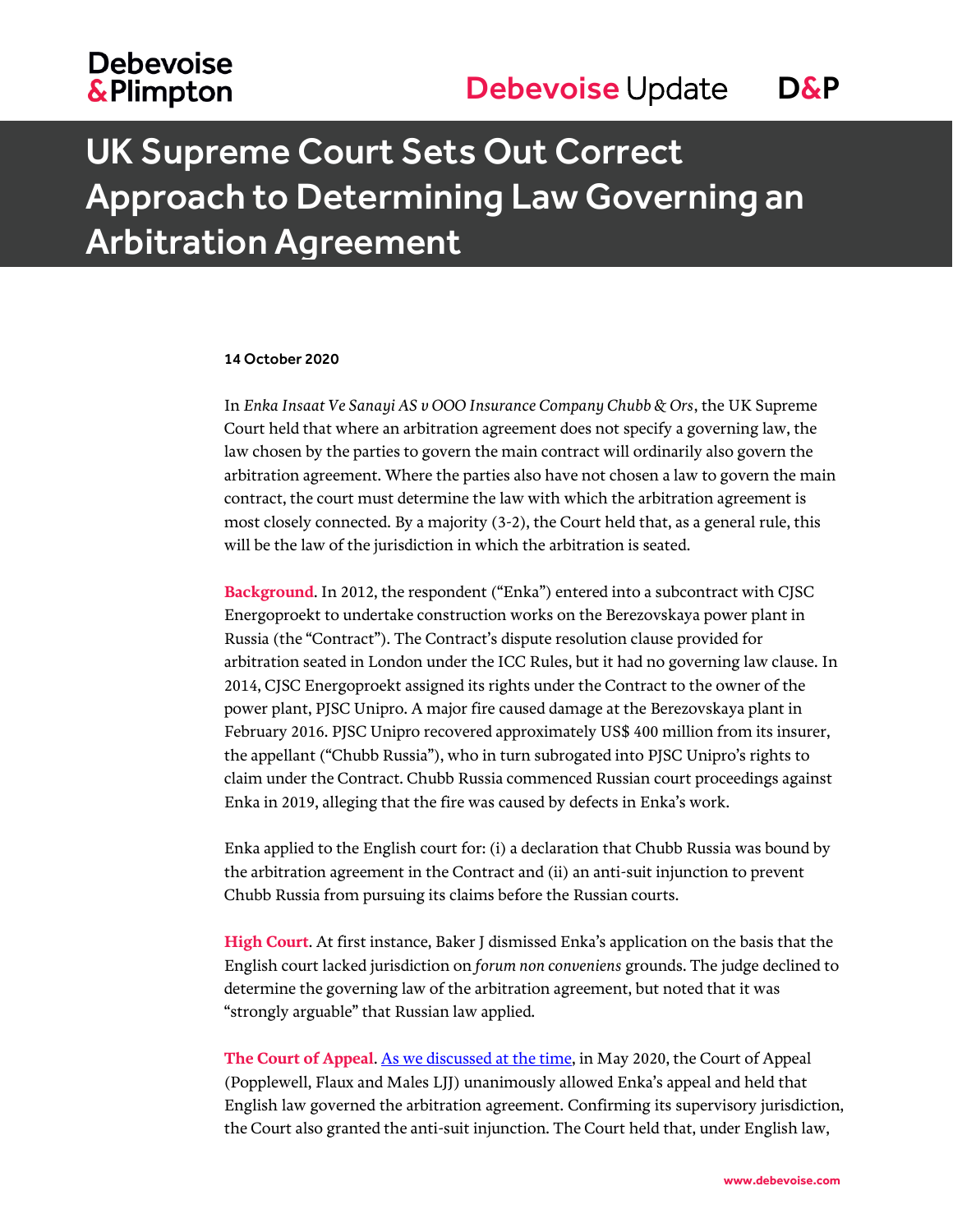#### Debevoise & Plimpton

the parties' choice of seat gives rise to a presumption that the curial law governs the validity and scope of the arbitration agreement. The Court also held that the separability of the arbitration agreement means that a choice-of-law provision in the main contract does not automatically extend to the arbitration agreement.

**The Supreme Court**. The Supreme Court disagreed with the Court of Appeal's approach but upheld its decision and dismissed Chubb Russia's appeal by a majority (with Lords Sales and Burrows dissenting).

The Court found that the separability principle does not preclude a choice-of-law provision in the main contract from applying to the arbitration agreement. On a plain reading, a governing law provision in the main contract applies to all clauses in the agreement, including the arbitration clause.

**Determining the law governing the arbitration agreement**. The Supreme Court identified the following key principles for determining the law governing the arbitration agreement:

- When the English court is asked to determine which law governs an arbitration agreement, it should apply the English law rules of contractual interpretation, as the law of the forum, to determine whether the parties have expressly or impliedly agreed upon a particular law.
- Where the parties have not specified the law governing the arbitration agreement itself, a choice of governing law for the main contract will generally apply to the arbitration agreement. This general rule encourages legal certainty, consistency and coherence, while avoiding complexity and artificiality.
- The choice of a different jurisdiction as the seat of the arbitration is not, without more, sufficient to negate the inference that the choice of law for the main contract was intended to apply to the arbitration agreement.
- However, this inference may be negated, implying that the arbitration agreement should be governed by the law of the seat, if: (a) the law of the seat provides that, where an arbitration is seated in that jurisdiction, the arbitration agreement will be governed by its law; or (b) there is a "serious risk" that the arbitration agreement would be "significantly undermined" if governed by the same law as the main contract. Either factor may be reinforced by circumstances indicating that the seat was deliberately chosen as a neutral forum for the arbitration.
- In the absence of an express or implied choice of law governing the arbitration agreement or main contract, the applicable law will be the law to which the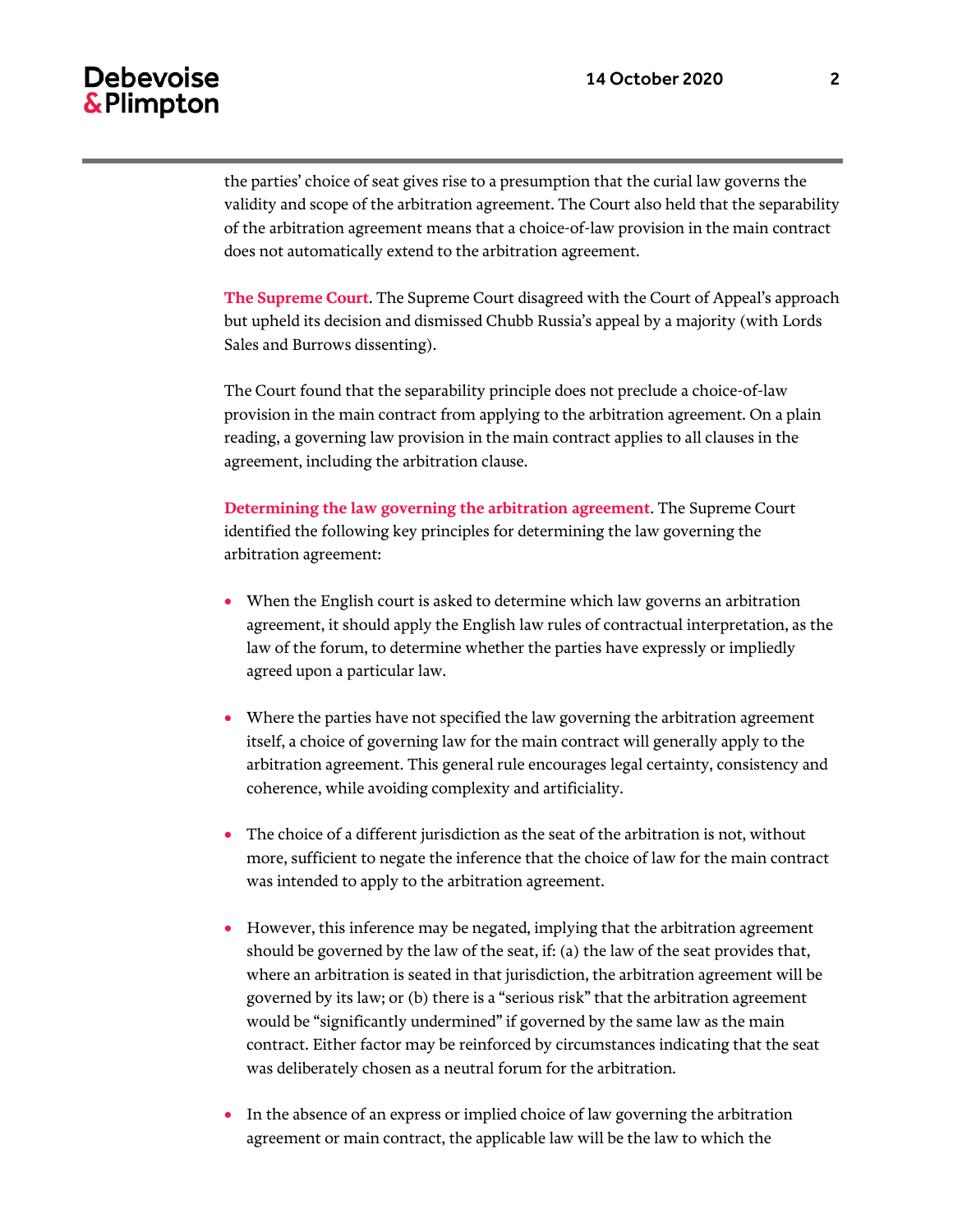arbitration agreement is "most closely connected". As a rule, this will ordinarily be the law of the seat, even if that differs from the law found to govern the main contract.

**The law "most closely connected" to the arbitration agreement**. The Supreme Court gave three reasons why—in the absence of any choice-of-law provision in the arbitration agreement or the main contract—the law of the seat is ordinarily the law most closely connected to the arbitration agreement.

- **The place of performance**. The place of contractual performance is a factor to which English law attaches significant weight for choice-of-law purposes. The seat of the arbitration is the place of performance of an arbitration agreement (legally if not physically). An arbitration agreement has its own subject matter and purpose to govern the arbitral process—which is distinct from that of the main contract. This is supported by the fact that parties frequently choose an arbitral seat that is wholly unconnected to the place where their substantive obligations are to be performed.
- **Consistency with international law and legislative policy**. The uniform conflictof-law rules under the 1958 New York Convention, as well as an extensive body of academic commentary on the topic, support the conclusion that the law of the seat should apply to the arbitration agreement absent a contrary choice-of-law in the arbitration agreement itself or the main contract. Concluding otherwise would lead to inconsistent and illogical results.
- **Giving effect to commercial purpose**. Applying the law of the seat as a default rule is likely to uphold contracting parties' reasonable expectations, and, in most cases, provides a neutral law which is likely to be supportive of arbitration.

**The anti-suit injunction and** *forum (non) conveniens*. Dismissing the appeal, the Supreme Court emphasised that "[a] promise to arbitrate is also a promise not to litigate". A well-recognised feature of the supervisory jurisdiction of the English courts is the grant of injunctive relief to restrain parties from breaching their obligations under the arbitration agreement (e.g. to stop them commencing or pursuing litigation in another jurisdiction). Agreeing with the Court of Appeal, the Court held unanimously that it is irrelevant whether the arbitration agreement was governed by English law for this purpose—what matters is that the parties have chosen to seat their arbitration in England. Considerations of *forum (non) conveniens* or comity play no role.

**The outcome of the appeal**. The majority (Lords Hamblen and Leggatt, with whom Lord Kerr agreed) found that the parties had not agreed on a governing law in the Contract, and that no choice of law could reasonably be implied either. As a result, the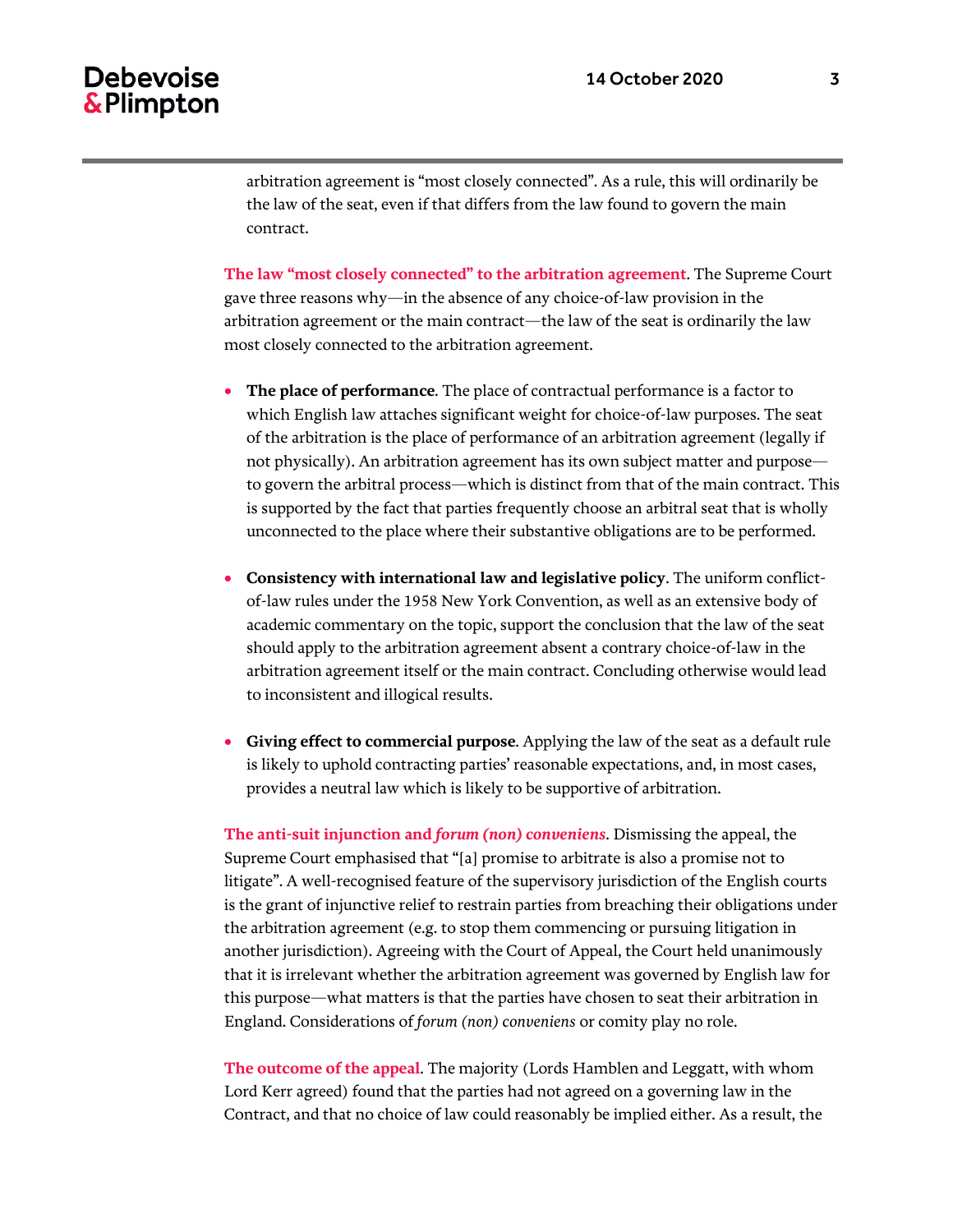### Debevoise & Plimpton

majority held that the law governing the arbitration agreement was the law most closely connected to it, being the law of the seat, i.e. English law.

The minority (Lords Burrows and Sales) agreed with the majority that, where the parties have expressly or impliedly chosen the law governing the main contract, this choice ordinarily extends to the arbitration agreement. However, they dissented on what the default position should be in the absence of such choice. They considered that the law with which the main contract is most closely connected should govern the arbitration agreement, as—in their view—this is the law with which the arbitration agreement is also most closely connected. The minority's view was that the Contract was "most closely connected" to Russian law, and that the arbitration agreement ought to be governed by Russian law. As such, Chubb Russia's appeal ought to have been allowed and the question of whether there had been a breach of the arbitration agreement so as to justify the grant of an anti-suit injunction remitted to the Commercial Court.

**Comment**. The Supreme Court's judgment brings welcome guidance and clarity in an important area that was becoming fraught with uncertainty. In re-affirming the Court of Appeal's decision to grant an anti-suit injunction in Enka's favour, the Court has also emphasised the commitment of English law to protect and enforce parties' arbitration agreements.

However, the dissents within the Supreme Court, and the varying decisions issued by the English courts in this dispute, demonstrate the complex issues and uncertainty that can arise when parties fail to include an express choice of governing law in their contract. We would strongly encourage parties to ensure that they include an express choice of law in their arbitration agreements, as well as a well-drafted governing law clause in the main contract, to avoid any need for costly satellite litigation over these issues in any disputes that arise.

\* \* \*

Please do not hesitate to contact us with any questions.